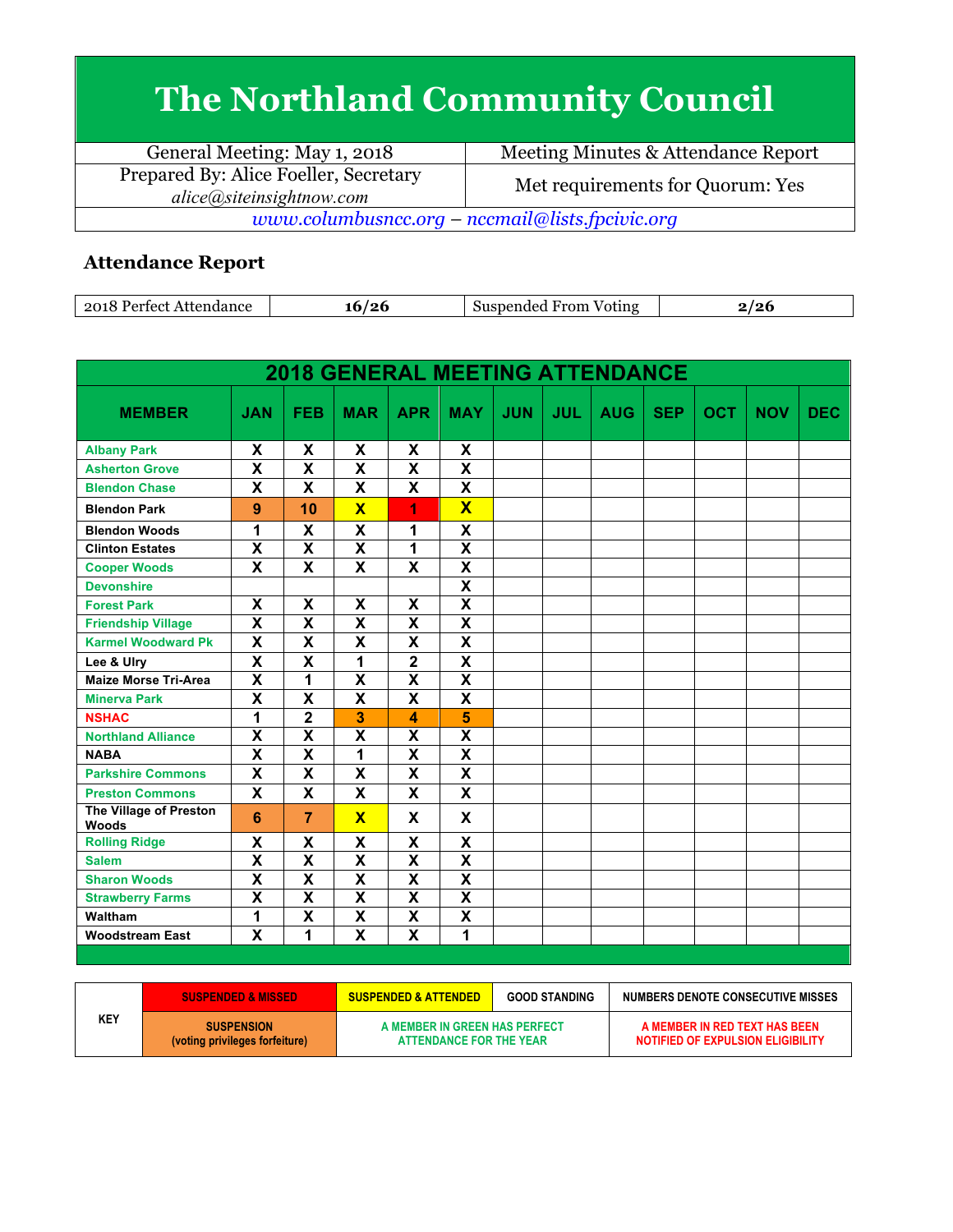| <b>Roll Call</b>                                                                        | Roll was taken. See above chart for details.<br>$\bullet$                                                                                                                                                                                                                                                                                                                                                                           |
|-----------------------------------------------------------------------------------------|-------------------------------------------------------------------------------------------------------------------------------------------------------------------------------------------------------------------------------------------------------------------------------------------------------------------------------------------------------------------------------------------------------------------------------------|
|                                                                                         | <b>Liaison Reports</b>                                                                                                                                                                                                                                                                                                                                                                                                              |
| <b>Columbus Fire Department</b><br>Station 24                                           | No one from the Fire Department attended.<br>$\bullet$                                                                                                                                                                                                                                                                                                                                                                              |
|                                                                                         | Next Block Watch Coordinators Meeting is at 7pm Tuesday<br>$\bullet$<br>June 19; Zack Klein, City Attorney will speak; 1120 Morse<br>Rd.                                                                                                                                                                                                                                                                                            |
|                                                                                         | From May 9-16 please change porch lights to blue lights for<br>$\bullet$<br>Light Central Ohio Blue. There are many corporate<br>sponsors. Lightcentralohioblue.org                                                                                                                                                                                                                                                                 |
|                                                                                         | Dave Paul asked about incident on Walford. Officer Clinger<br>$\bullet$<br>said he would send the official press release out as soon as<br>it's available. Until then he cannot comment.                                                                                                                                                                                                                                            |
|                                                                                         | Sharon Woods representative asked if the police have to deal<br>$\bullet$<br>with bed bugs. Officer Clinger said the police do have to take                                                                                                                                                                                                                                                                                         |
| <b>Columbus Police Department</b><br>Officer Scott Clinger<br><b>Officer Eric Jones</b> | precautions to prevent infesting their own homes.<br>Bill Logan asked about one legislative proposal before City<br>Council that includes possession of burglary tools as a city<br>offense. Officer Clinger said burglary tools are only<br>considered such if they are used in a burglary. Officer<br>Clinger said he is pleased at some of the new legislation that                                                              |
|                                                                                         | will help fight crime.<br>Panhandlers at the Kroger update: It's up to the<br>$\bullet$<br>management to take care of that. They have a security guard<br>on the inside, but they don't have anyone on the outside. If                                                                                                                                                                                                              |
|                                                                                         | they want people to patronize the place, they have to make<br>people feel safe. If someone calls to report a crime, it's the<br>police department's responsibility to come, but the<br>management has to press charges.                                                                                                                                                                                                             |
|                                                                                         | At Ulry and Warner, a representative reported seeing people<br>$\bullet$<br>driving into the construction site late at night. Police<br>recommended those who see it should call the<br>nonemergency number, although there have been no reports<br>of large theft of equipment. The vehicles could be private<br>security. Officer Jones reiterated if anyone thinks there is<br>anything suspicious at anytime, they should call. |
|                                                                                         | David Roseman asked about how panhandlers are treated.<br>$\bullet$<br>Officer Clinger said you are allowed to panhandle, but you<br>aren't allowed to be in the middle of the street or anywhere<br>in the road. (They can be on sidewalk or the right-of-way for<br>the road.) Bothering people can fall under disorderly<br>conduct.                                                                                             |
|                                                                                         | A representative complained of parking issues around the<br>$\bullet$<br>Jobs and Family Services building.                                                                                                                                                                                                                                                                                                                         |
| <b>City Attorney's Office</b><br><b>Bill Sperlazza</b>                                  | No one from the City Attorney's Office attended.<br>$\bullet$                                                                                                                                                                                                                                                                                                                                                                       |
|                                                                                         | Summer programs will be ramping up soon, including the<br>$\bullet$<br>summer reading challenge.                                                                                                                                                                                                                                                                                                                                    |
| <b>Columbus Public Library Liaison</b><br>Andrea Villanueva (Karl Road Branch)          | May 10 5pm, Somali author will be visiting Karl Road<br>$\bullet$<br>branch.<br>Carnegie Authors Series: Sandra Cisneros, author of House<br>$\bullet$                                                                                                                                                                                                                                                                              |
|                                                                                         | on Mango Street May 20 2pm.<br>We are still accepting VolunTeens. They have to be 12 years<br>٠<br>old. Applications are online.                                                                                                                                                                                                                                                                                                    |
| <b>FACT &amp; Consider Biking</b><br>David Roseman                                      | David Roseman of Friends of Alum Creek and Tributaries<br>$\bullet$<br>and Consider Biking gave an update. Thanks to everyone<br>who helped at the Earth Day work sites.                                                                                                                                                                                                                                                            |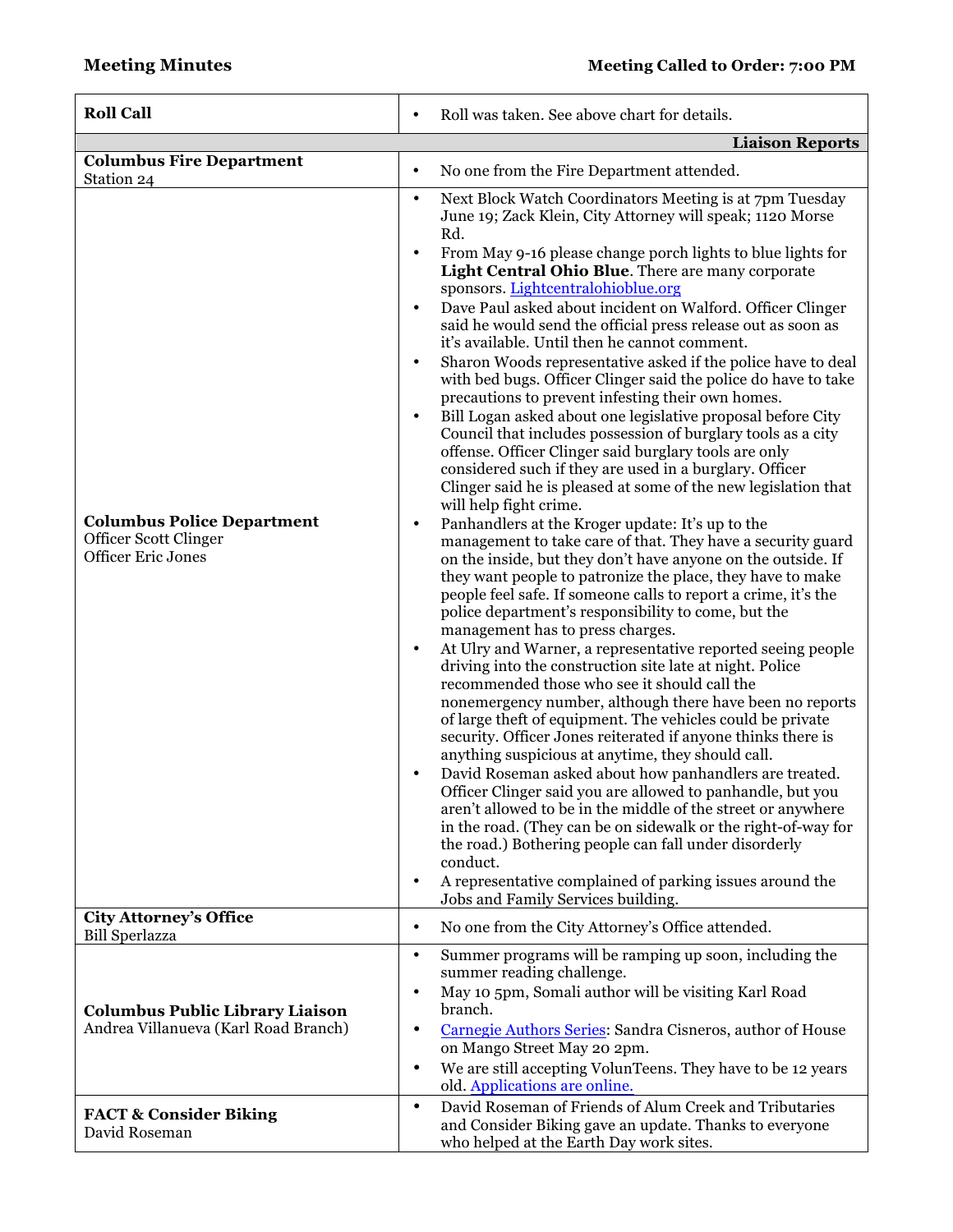|                                                           | May is Bike Month and Bike to Work Week nationally is May<br>$\bullet$<br>$14 - 18.$<br>Bike to Work Day in Columbus is Friday May 18. If you work<br>$\bullet$<br>downtown, there are multiple locations around the city<br>where people can meet and ride as a group. Dave will be                                                                                                                                                                                                                                                                                                                                                                                                                                                                                                                                                                                                                                                                                                                                                                                                                                                                                            |
|-----------------------------------------------------------|---------------------------------------------------------------------------------------------------------------------------------------------------------------------------------------------------------------------------------------------------------------------------------------------------------------------------------------------------------------------------------------------------------------------------------------------------------------------------------------------------------------------------------------------------------------------------------------------------------------------------------------------------------------------------------------------------------------------------------------------------------------------------------------------------------------------------------------------------------------------------------------------------------------------------------------------------------------------------------------------------------------------------------------------------------------------------------------------------------------------------------------------------------------------------------|
|                                                           | leading a group from Easton Soccer Field Parking Lot at<br>7am.<br>Widening Cleveland Avenue near St. Ann's is underway.<br>٠<br>They are almost ready to pave a shared-use side path on the<br>new portion of Cleveland Avenue (eastern side) in<br>Westerville, and the city of Columbus will extended it south                                                                                                                                                                                                                                                                                                                                                                                                                                                                                                                                                                                                                                                                                                                                                                                                                                                               |
|                                                           | of 270 to the CMAX bus stop at Corporate<br>Exchange/Community Park Dr.<br>MORPC issued their first air quality alert today, May 1.<br>$\bullet$<br>Friends of Alum Creek and Tributaries expressed concerns<br>٠<br>because they adopted a conservation area and a 25-foot                                                                                                                                                                                                                                                                                                                                                                                                                                                                                                                                                                                                                                                                                                                                                                                                                                                                                                     |
|                                                           | swath was mowed and trees were mown down. This was<br>done to accommodate sewer enlargement. The city said they<br>will replace some of the trees. Roseman noted that<br>development in and near flood plains are the cause of<br>destructive sewer enlargement projects. Roseman<br>encouraged us to be watchdogs in our own area for<br>destruction of natural habitat in the city.                                                                                                                                                                                                                                                                                                                                                                                                                                                                                                                                                                                                                                                                                                                                                                                           |
|                                                           | There is a new Bikeshare program pilot, bright green Lime<br>$\bullet$<br>Bikes. You can rent a bike using your smartphone. With<br>CoGo you have to put the bike back in the docks. Lime Bikes<br>don't have to be returned to a dock.                                                                                                                                                                                                                                                                                                                                                                                                                                                                                                                                                                                                                                                                                                                                                                                                                                                                                                                                         |
| <b>Northland Area Business Association</b><br>Dave Cooper | Flag Day June 14 we're going to have a Flag Day Celebration<br>$\bullet$<br>on 161 with flags lining the road. We're going to have a<br>celebration that evening at Columbus Square with the<br>Northland Marching Band. We're working toward diversity<br>and including all of our immigrant businesses. 50 states, 50<br>cultures. We'll welcome new citizens at a ceremony. Please<br>volunteer and publicize to your civic associations and<br>schools. We need to raise \$28,000 to get the grass cut along<br>161 during the summer, and this will help.<br>There are 53 restaurants on 161 representing 21 ethnicities.<br>٠<br>We're creating a passport to help generate business with an<br>incentive. George asked for help distributing information<br>about the Flag Sponsorship and the Passport.<br>Check out new 161 website:<br>$\bullet$<br>https://www.naba161taskforce.org/<br>Dave Cooper made a motion to support the effort of the 161<br>$\bullet$<br>Task Force's Flag Day Celebration. Don Schneider seconded.<br>All voted in favor. None opposed. The motion carried.<br>This is a busy time of year for NABA. The first shredding day<br>$\bullet$ |
|                                                           | will be the second Saturday in May at the Kroger on Morse<br>Road.<br>161 Task Force has a cleanup Saturday. White Castle is<br>$\bullet$<br>sponsoring breakfast.<br>A July 24 Chipotle fundraiser is planned.<br>$\bullet$<br>July 4 Parade Theme has been announced: 1968 Celebrating<br>50 Years of Innovation, Collaboration and Momentum<br>Save the Date: Sept. 13 NABA Golf Outing at York Golf Club<br>in Worthington.<br>Dave passed out the Walk with a Doc schedule.<br>$\bullet$                                                                                                                                                                                                                                                                                                                                                                                                                                                                                                                                                                                                                                                                                   |
| <b>City of Columbus Community Liaison</b><br>Chris Suel   | Chris announced that the city hired someone to cover the<br>$\bullet$<br>other six areas he has been also covering in addition to ours.<br>He thanked us for being patient.                                                                                                                                                                                                                                                                                                                                                                                                                                                                                                                                                                                                                                                                                                                                                                                                                                                                                                                                                                                                     |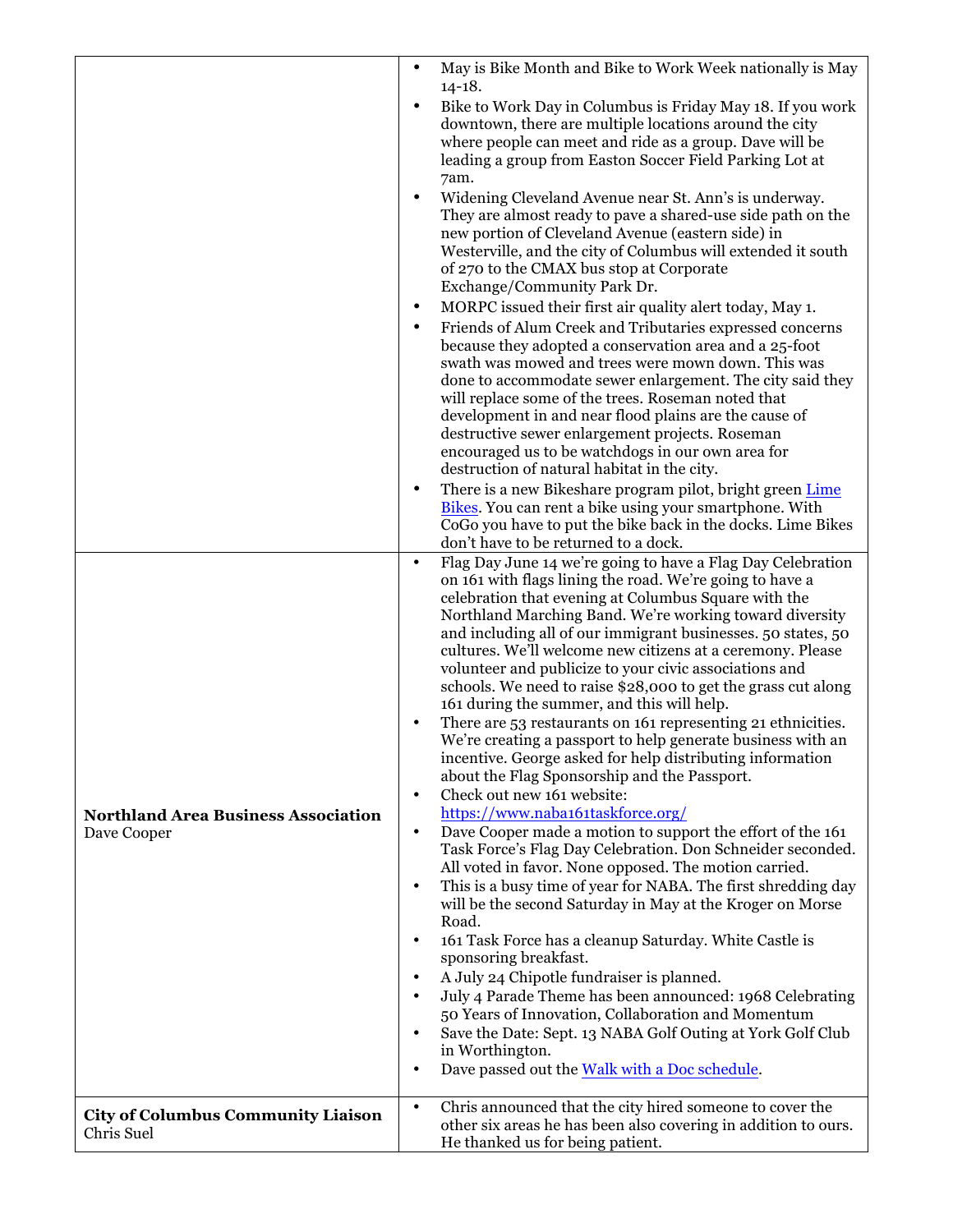|                                                          | Thanked Salem Civic for hosting Chris at their recent<br>$\bullet$<br>meeting.<br>Chris sent the bench advertising issues to the city attorney.<br>$\bullet$<br>We are working together with public service to figure out<br>how to move forward with that.<br>Some transitions with code enforcement staff and moving<br>$\bullet$<br>people to different locations and shifts, but the city is<br>bringing on new people and should be fully staffed by<br>summer.<br>Discussion occurred about resolution of 311 complaints.<br>$\bullet$<br>Chris said once things are resolved, they are going to email<br>the resolution of the complaint to the person who submitted<br>it on the electronic ones rather than having people check<br>their own requests repeatedly.<br>Charles Young of Blendon Park, said on Menerey Lane near<br>$\bullet$<br>Discount Drug Mart (Hamilton and 161), they have a lot of<br>semi trucks parking there long term. We have reported it to<br>the police and our police liaison officer. He says Menerey<br>Road is not a city street, although Columbus plows and<br>services the road.                                                                                                                                                                                                                                                                                                                                                                                                                                                                                                                                                                                                                                                                                                                                                                                                                                                                                                                                                                                                                                                                                        |
|----------------------------------------------------------|----------------------------------------------------------------------------------------------------------------------------------------------------------------------------------------------------------------------------------------------------------------------------------------------------------------------------------------------------------------------------------------------------------------------------------------------------------------------------------------------------------------------------------------------------------------------------------------------------------------------------------------------------------------------------------------------------------------------------------------------------------------------------------------------------------------------------------------------------------------------------------------------------------------------------------------------------------------------------------------------------------------------------------------------------------------------------------------------------------------------------------------------------------------------------------------------------------------------------------------------------------------------------------------------------------------------------------------------------------------------------------------------------------------------------------------------------------------------------------------------------------------------------------------------------------------------------------------------------------------------------------------------------------------------------------------------------------------------------------------------------------------------------------------------------------------------------------------------------------------------------------------------------------------------------------------------------------------------------------------------------------------------------------------------------------------------------------------------------------------------------------------------------------------------------------------------------------------------|
| <b>Graphics and Code Task Force</b><br><b>Bill Logan</b> | Example of the bench sign problem: A new Burger King near<br>$\bullet$<br>Karl and Morse was opened. Then a bench appeared there.<br>As of today there are two. Other area commissions are<br>complaining about the same thing. We're asking the city to<br>remove the unauthorized benches.<br>Bill said when he communicates with the city, he's just a<br>$\bullet$<br>citizen. If he communicates on behalf of the NCC, it carries<br>more weight. It's important for Bill to have the council's<br>support. This issue has been going on for 40 years because of<br>the underlying legal problem. Bill is acting as a coordinator<br>for the area commissions, too, to work with the city.<br>NCC sent out extensive information from Bill's reports and<br>$\bullet$<br>recommendations and a proposed motion to support.<br>There was discussion of whether or not NCC would be sued<br>$\bullet$<br>by the bench advertisers. Dave Paul feels that if the NCC<br>requests the city to act, we will be more in the clear, versus<br>whether or not we personally malign the sign companies and<br>protest.<br>Bill said the city has requested that we use the 311 request<br>system to support bench signs. That allows us to report it<br>and the city to decide whether or not it's illegal.<br>Felix explained that we have liability insurance for events<br>and meetings. Our insurance covers us for the scope of what<br>our normal activities are, which he thinks this would be. We<br>do not have directors' and officer's insurance.<br>Jeff Duffield (Preston Commons) made a motion that the NCC:<br>"Acknowledges that the private advertising benches in the ROW<br>are a problem in Northland as outlined in the Report dated 03-<br>31-2018.<br>Supports the Five (5) Recommendations listed to help remedy the<br>many problems [emailed]<br>Authorizes the Northland Code Coordinator as the point person<br>for Northland in working with the City and others to effect a<br>positive solution.<br>CONDITIONED on Felix verifying that our liability coverage<br>protects us."<br>Motion Seconded by Pat Hammel of Salem.<br>The members voted unanimously in favor. The motion carried. |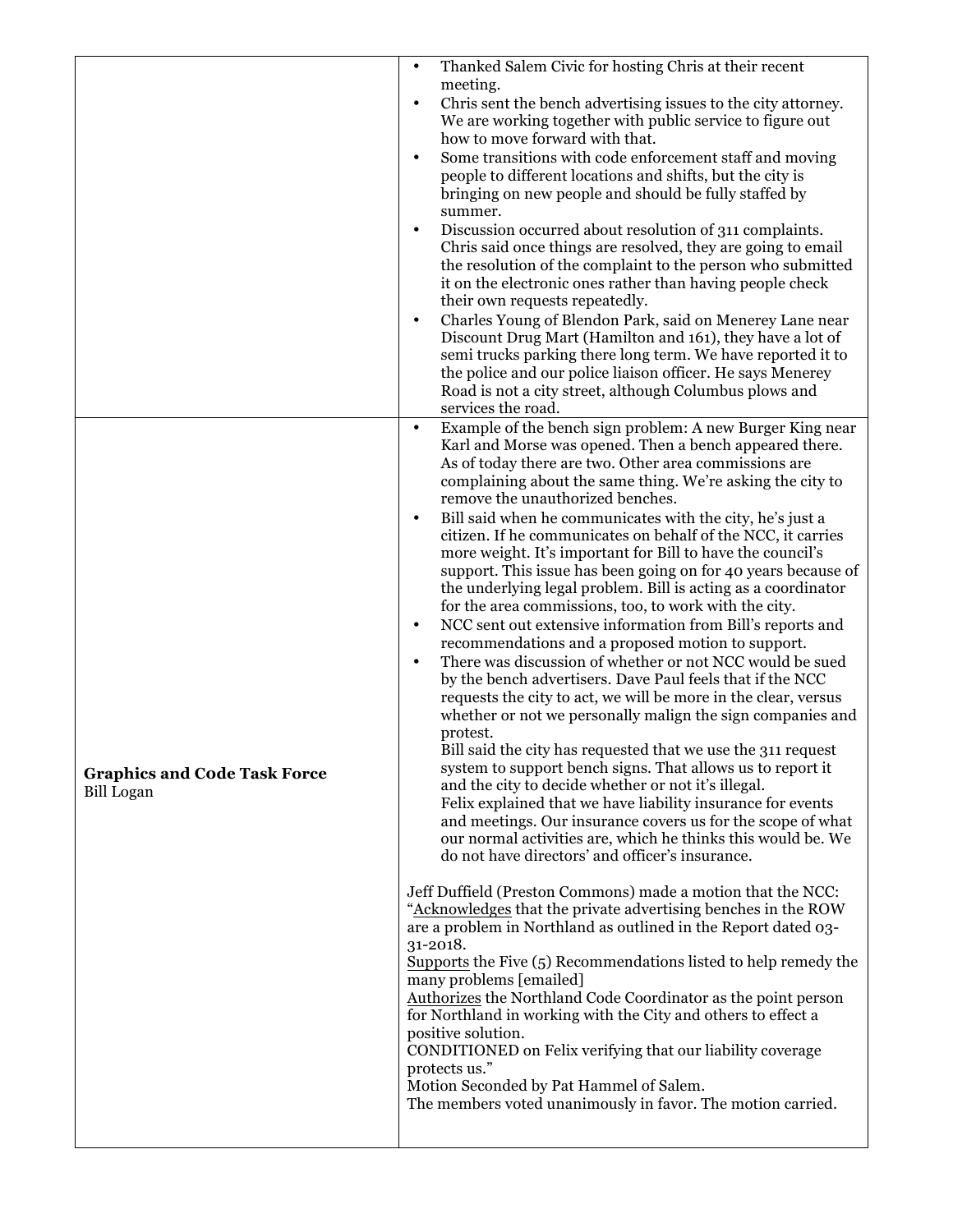|                                                                  | <b>Selected Discussions</b>                                                                                     |
|------------------------------------------------------------------|-----------------------------------------------------------------------------------------------------------------|
|                                                                  | <b>NCC Officer Reports</b>                                                                                      |
| <b>Treasurer</b>                                                 | Banquet costs equaled \$2556.84; All funds/ticket payments<br>$\bullet$                                         |
| <b>Felix Quachey</b>                                             | are not in yet.                                                                                                 |
|                                                                  | Nothing else out of the ordinary for the budget.<br>$\bullet$                                                   |
|                                                                  | Discussion of Mayor's Night at PRIDE<br>$\bullet$                                                               |
|                                                                  | A suggestion of having alternates go to Strawberry Farms                                                        |
| <b>Secretary</b>                                                 | PRIDE event was popular. Sharon Woods had it 10 years ago                                                       |
| <b>Alice Foeller</b>                                             | and there wasn't that much access to the mayor and his                                                          |
|                                                                  | people anyway due to crowded attendance.                                                                        |
|                                                                  | Decision was to keep NCC Meeting as scheduled.                                                                  |
|                                                                  | Roger Davidson moved to accept Devonshire into the NCC.<br>$\bullet$                                            |
| <b>Vice President</b><br><b>Roger Davidson</b>                   | Alice Foeller seconded.<br>All unanimously approved, the motion carried, and                                    |
|                                                                  | Devonshire was welcomed with applause.                                                                          |
|                                                                  | Alicia has been hearing good things from the City of<br>$\bullet$                                               |
|                                                                  | Columbus, but nothing official that can be publicly disclosed                                                   |
|                                                                  | at this time.                                                                                                   |
|                                                                  | There is progress moving forward toward a nonprofit center.<br>$\bullet$                                        |
|                                                                  | The banquet went well. We had a new award, the<br>$\bullet$                                                     |
| President                                                        | Presidential Volunteer Award, which is issued by the US                                                         |
| Alicia Ward                                                      | Government for volunteerism. It's a good way that all of the                                                    |
|                                                                  | civics can track hours and give this award to volunteers.                                                       |
|                                                                  | Alicia encouraged everyone to track his/her hours. The                                                          |
|                                                                  | bronze award only requires 9 hours per month. We want to                                                        |
|                                                                  | submit even more of them next year.                                                                             |
|                                                                  | Voter's Forum at St. Phillips Episcopal in Columbus. More<br>$\bullet$                                          |
|                                                                  | information at the website.<br><b>NCC Committee Reports</b>                                                     |
| <b>Nominating Committee</b>                                      |                                                                                                                 |
| John Kirkpatrick                                                 | No report<br>٠                                                                                                  |
| <b>Banquet Committee</b>                                         | The banquet was successful and well attended.<br>$\bullet$                                                      |
| Alicia Ward, Chair                                               |                                                                                                                 |
|                                                                  | Emmanuel was not present, and Alicia Ward presented<br>$\bullet$                                                |
|                                                                  | information:                                                                                                    |
|                                                                  | NCC definitely needs a vice-chair for this committee.<br>$\bullet$                                              |
|                                                                  | Emmanuel has been working toward additional parade                                                              |
| <b>Independence Day Parade Committee</b><br>Emmanuel Remy, Chair | entries, such as bagpipers and a military flyover.                                                              |
| Web site is northlandparade.org                                  | Civic associations were concerned about investing in parade                                                     |
|                                                                  |                                                                                                                 |
|                                                                  | materials without knowing the status of the committee.                                                          |
|                                                                  | It was agreed that Alicia will tell Emmanuel he has one week<br>$\bullet$                                       |
|                                                                  | to decide whether to move forward, and we will request                                                          |
|                                                                  | again a co-chair volunteer.                                                                                     |
|                                                                  | The Development Committee met April 25 to review five<br>$\bullet$                                              |
|                                                                  | cases:                                                                                                          |
|                                                                  | Request to increase height of cell tower near Easton<br>1.                                                      |
|                                                                  | north of Morse Road near Sam's Club to 173 feet. They                                                           |
|                                                                  | recommended approval pending clarification of some                                                              |
|                                                                  | numbers in the case.                                                                                            |
|                                                                  | Homeport rezoning of 5 acres for multifamily workforce<br>2.                                                    |
| <b>Development Committee</b>                                     | housing of 60 units at 5019 Sunbury Rd. just south of                                                           |
| Dave Paul, Chair                                                 | Stelzer. They recommended disapproval 15-0.                                                                     |
|                                                                  | Former McDonalds near Yogi's Hoagies in Woodward<br>3.                                                          |
|                                                                  | Park. Moo Moo Car Wash is proposing drive thru car                                                              |
|                                                                  | wash. They recommended approval with the condition<br>that they make the utility poles the correct height.      |
|                                                                  | Variance to allow storage of semi trucks and trailers at<br>4.                                                  |
|                                                                  | 5346 Sinclair Rd. Recommended approval 8-7.                                                                     |
|                                                                  | Site near Waffle House near Route 3 asking to rezone to<br>5.<br>continue auto sales. They recommended approval |